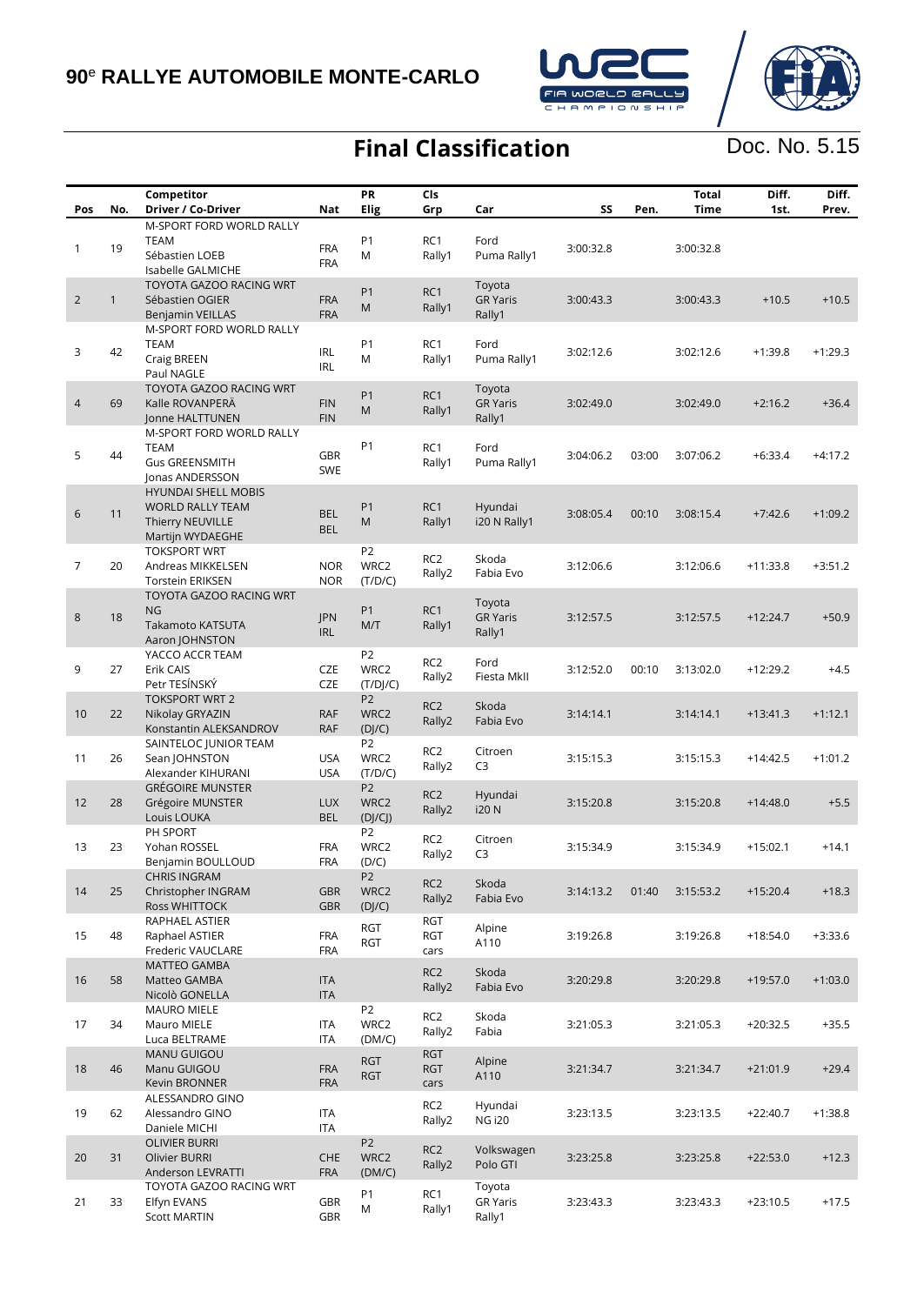



## **Final Classification Pos No. Competitor Driver / Co-Driver Nat PR Elig Cls Grp Car SS Pen. Total Time Diff. 1st. Diff. Prev.** 22 41 SAMI PAJARI Sami PAJARI Enni MÄLKÖNEN FIN FIN P3 WRC3 RC3 Rally3 Ford Fiesta Rally3 3:24:39.2 3:24:39.2 +24:06.4 +55.9 23 45 JAN ČERNÝ Jan ČERNÝ Petr ČERNOHORSKÝ **CZE CZE** P3 WRC3 RC3 Rally3 Ford Fiesta Rally3 3:24:46.8 3:24:46.8 +24:14.0 +7.6 24 30 FREDDY LOIX Freddy LOIX Pieter TSJOEN **BEL** BEL P2 W<sub>RC2</sub> (DM/C) RC2 Rally2 Skoda Fabia Evo 3:25:05.1 3:25:05.1 +24:32.3 +18.3 25 47 FRANÇOIS DELECOUR François DELECOUR Jean Rodolphe GUIGONNET FRA FRA RGT RGT RGT RGT cars Alpine A110 3:25:28.2 3:25:28.2 +24:55.4 +23.1 26 29 JOHANNES KEFERBÖCK Johannes KEFERBÖCK Ilka MINOR AUT AUT P2 WRC2 (D/C) RC2 Rally2 Skoda Fabia Evo 3:26:00.8 3:26:00.8 +25:28.0 +32.6 27 79 ANTHONY FOTIA Anthony FOTIA Arnaud DUNAND FRA FRA RC4 Rally4 Renault Clio Rally4 3:28:39.1 3:28:39.1 +28:06.3 +2:38.3 28 74 MARIJAN GRIEBEL Marijan GRIEBEL Alexander RATH DEU DEU RC4 Rally4 Opel Corsa Rally4 3:29:34.3 3:29:34.3 +29:01.5 +55.2 29 56 FRÉDÉRIK CASCIANI Frédérik CASCIANI Vincent DELAPLANCHE FRA FRA RC2 Rally2 Skoda Fabia Evo 3:29:42.6 3:29:42.6 +29:09.8 +8.3 30 37 JEAN-MICHEL RAOUX Jean-Michel RAOUX Laurent MAGAT FRA FRA P2 W<sub>RC2</sub> (DM/CM) RC2 Rally2 Volkswagen Polo GTI 3:30:41.7 3:30:41.7 +30:08.9 +59.1 31 35 EAMONN BOLAND Eamonn BOLAND MJ IRL IRL P2 WRC2 (DM/CM) RC2 Rally2 Ford Fiesta 3:31:59.6 3:31:59.6 +31:26.8 +1:17.9 32 75 ROBERTO DAPRÀ Roberto DAPRÀ Luca GUGLIELMETTI ITA ITA RC4 Rally4 Ford Fiesta 3:34:07.2 3:34:07.2 +33:34.4 +2:07.6 33 55 PHILIPPE BAFFOUN Philippe BAFFOUN Charlyne QUARTINI FRA FRA RC2 Rally2 Volkswagen Polo GTI 3:34:04.7 01:50 3:35:54.7 +35:21.9 +1:47.5 34 70 SACHA ALTHAUS Sacha ALTHAUS Lisiane ZBINDEN **CHF** CHE RC4 Rally4 Renault Clio Rally4 3:38:10.9 3:38:10.9 +37:38.1 +2:16.2 35 60 LUC PISTACHI Luc PISTACHI Laëtitia AUTHIER FRA FRA RC2 Rally2 Skoda Fabia 3:38:14.3 3:38:14.3 +37:41.5 +3.4 36 53 CRISTOPHE CASANOVA Christophe CASANOVA Dominique CORVI FRA FRA RGT RGT RGT RGT cars Alpine A110 3:38:45.3 3:38:45.3 +38:12.5 +31.0 37 40 FABRIZIO ARENGI Fabrizio ARENGI Massimiliano BOSI ITA ITA P2 WRC2 (DM/C) RC2 Rally2 Skoda Fabia Evo 3:40:32.3 3:40:32.3 +39:59.5 +1:47.0 38 36 FRÉDÉRIC ROSATI Frédéric ROSATI Philippe MARCHETTO FRA FRA P2 WRC2 (DM/CM) RC2 Rally2 Hyundai i20 N 3:36:57.4 04:10 3:41:07.4 +40:34.6 +35.1 39 76 STYVE JUIF Styve JUIF Maxime BIEGALKE FRA FRA RC4 Rally4 Renault Clio Rally4 3:43:43.6 3:43:43.6 +43:10.8 +2:36.2 40 43 ENRICO BRAZZOLI Enrico BRAZZOLI Manuel FENOLI ITA ITA P3 WRC3 RC3 Rally3 Ford Fiesta Rally3 3:43:55.2 3:43:55.2 +43:22.4 +11.6 41 80 GHJUVANNI ROSSI Ghjuvanni ROSSI Maxime MARTINI FRA FRA RC5 Rally5 Renault Clio RS Line 3:44:56.7 3:44:56.7 +44:23.9 +1:01.5 42 85 ESTEBAN VALLÍN Esteban VALLÍN Borja ODRIOZOLA ESP ESP RC5 Rally5 Renault Clio RS Line 3:46:15.0 3:46:15.0 +45:42.2 +1:18.3 43 77 PIERRE TANCI Pierre TANCI Sébastien MALET FRA FRA RC4 Rally4 Renault Clio Rally4 3:48:59.8 3:48:59.8 +48:27.0 +2:44.8 44 87 ERIC ROYERE Eric ROYERE Gilbert DINI FRA FRA RC5 Rally5 Renault Clio RS Line 3:49:32.7 3:49:32.7 +48:59.9 +32.9